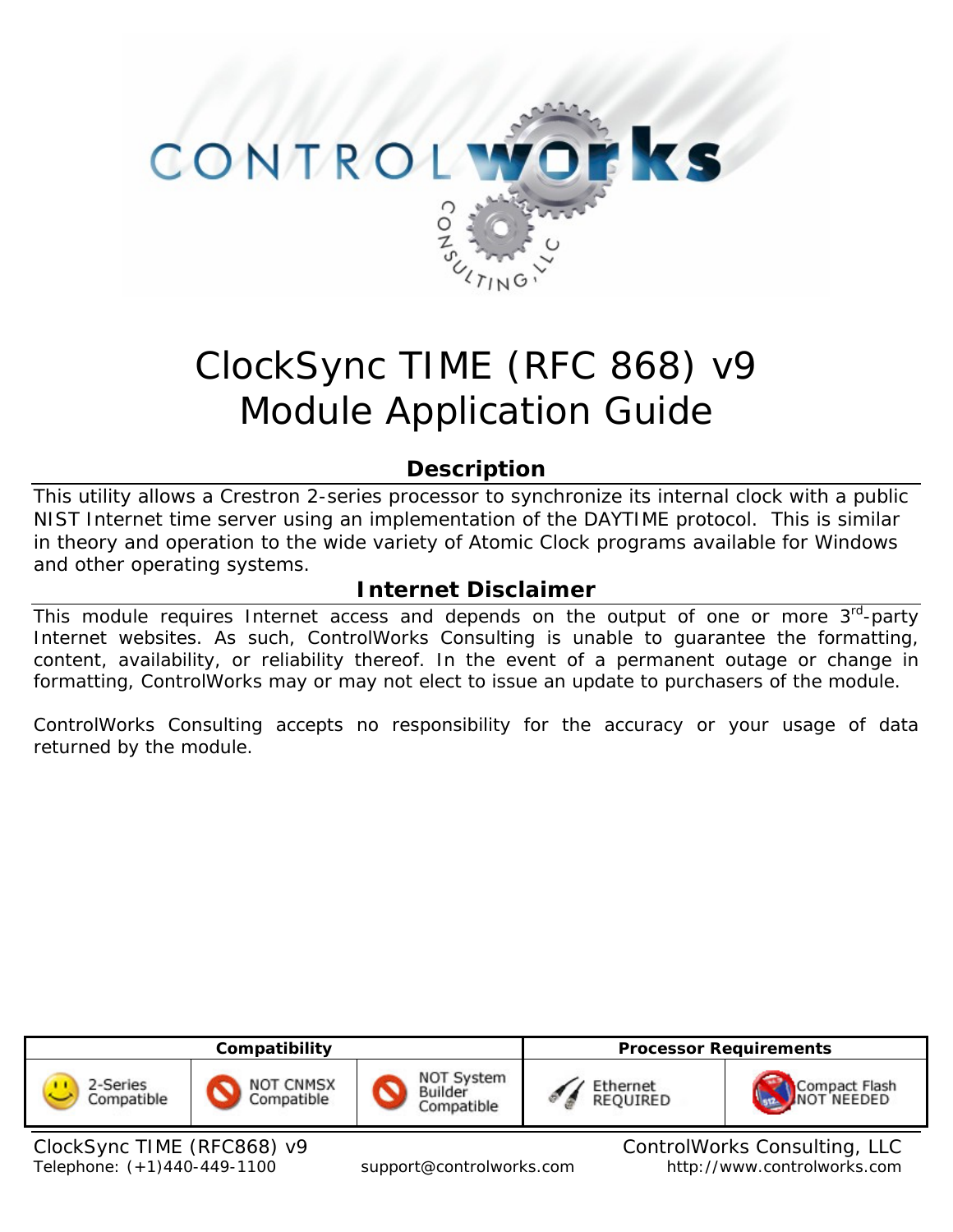# **Module Application**

This utility replaces the extended clock driver. Do not place any other clock driver in the program. This utility sets both the date and time on the processor to match that sent by the server. The time will be adjusted every morning at 2am. You may also manually force a poll by pulsing the "[poll\_time]" input.

#### **NOTE: Due to limitations of the Network Time Protocol, this module will stop working on 7-Feburay-2036. ControlWorks will be unable to support this module after that date.**

The Crestron processor should be running cuz 3.137 or higher.

DNS servers must be declared on the Crestron processor. Use the Viewport command **ADDDns**  or the menu under Functions -> Set Up Control System IP Information -> Advanced. For best results, use the DNS servers provided by the ISP of the connection you are trying to monitor. If these are unavailable, you can use 216.175.203.18 and 216.175.203.27, which were used in the test and debug process of this module.

# **SETUP INSTRUCTIONS:**

Create TCP/IP connections to time-a.nist.gov and utcnist.colorado.edu, or the proper local time server(s). All connections should be on TCP port 37d. Make connections as listed below and enjoy.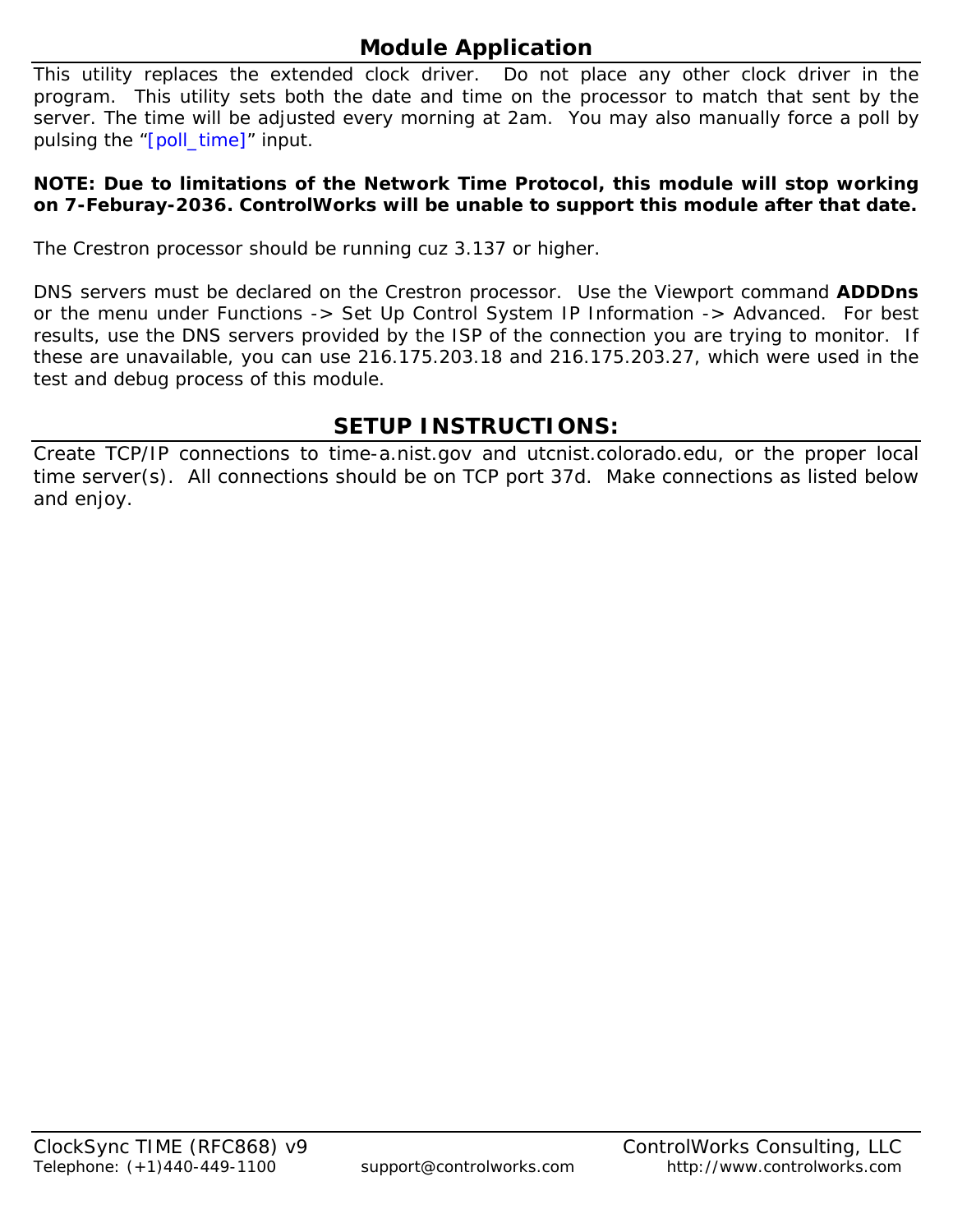# **Signal and Parameter Descriptions**

Bracketed signals such as "[signal\_name]" are optional signals

## **DIGITAL INPUTS**

[poll\_time] .............................................................. pulse to force poll. Optional, since polling is automated for 2am.

## **ANALOG INPUTS**

This module does not utilize any analog inputs

### **SERIAL INPUTS**

| can be omitted if only one time server is desired. |
|----------------------------------------------------|

## **DIGITAL OUTPUTS**

| either time server                         |
|--------------------------------------------|
|                                            |
| successfully set using either time server. |
|                                            |
|                                            |
| <b>UDP</b> socket                          |
|                                            |

## **ANALOG OUTPUTS**

This module does not utilize any analog outputs.

## **SERIAL OUTPUTS**

| the module. |
|-------------|
|             |
|             |
|             |

## **PARAMETERS**

| GMT (i.e. Eastern US is -5d, Central US is -6d)                                                                                                                                                                                                                                                                                  |
|----------------------------------------------------------------------------------------------------------------------------------------------------------------------------------------------------------------------------------------------------------------------------------------------------------------------------------|
| unsigned value indicating the amount of time that the<br>module should wait before rolling over to the next time<br>server or declaring failure. If this time expires while<br>trying server $#1$ , server $#2$ will be tried. If the time<br>expires while trying server $#2$ , the [time_set_failure]<br>output will be pulsed |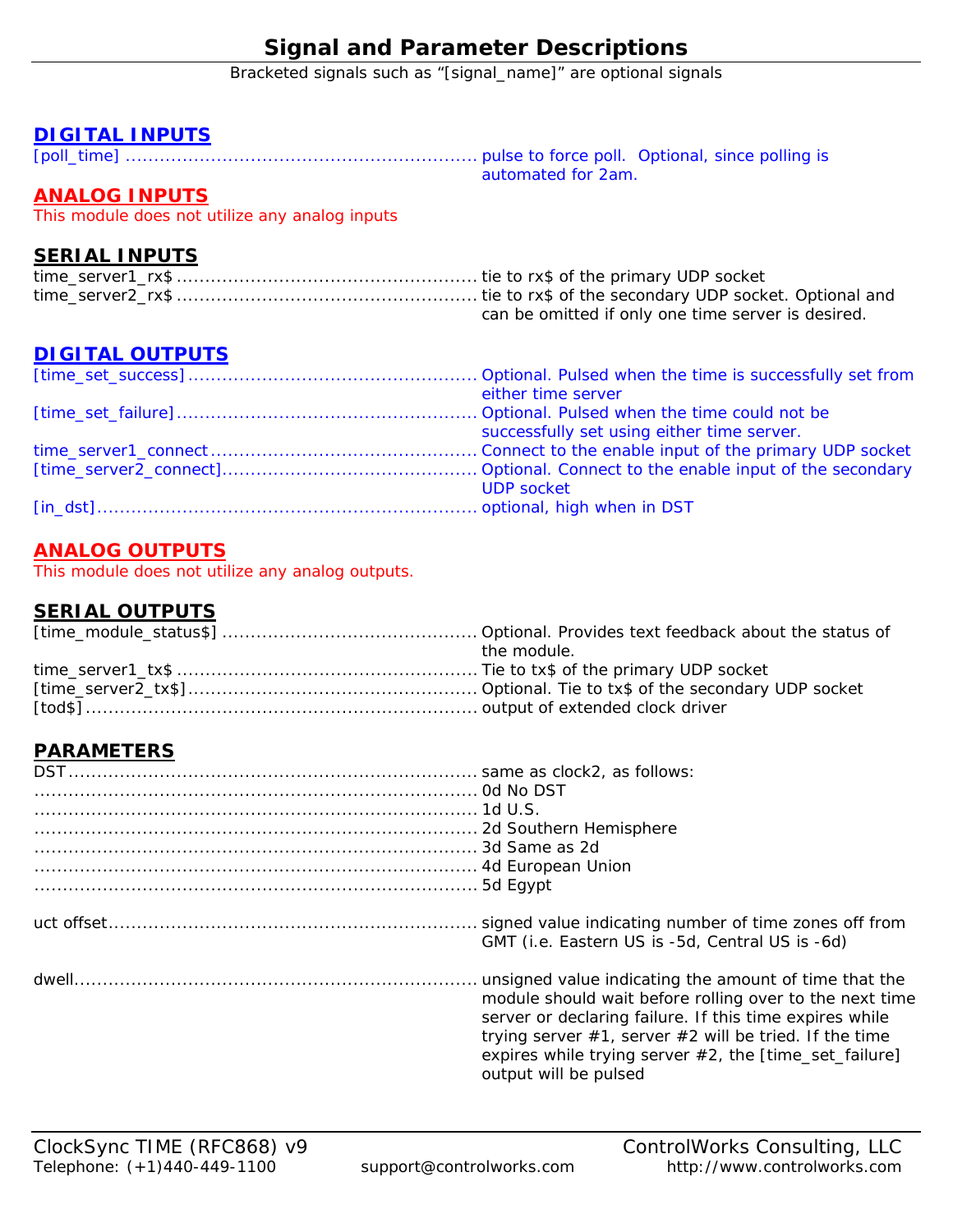This module is supported by ControlWorks Consulting, LLC. Should you need support for this module please email support@controlworks.com or call us at 440-449-1100. ControlWorks normal office hours are 9 AM to 5 PM Eastern, Monday through Friday, excluding holidays.

Before calling for support, please ensure that you have loaded and tested operation using the included demonstration program and touchpanel(s) to ensure that you understand the correct operation of the module. It may be difficult for ControlWorks to provide support until the demonstration program is loaded.

Updates, when available, are automatically distributed via Email notification to the address entered when the module was purchased. In addition, updates may be obtained using your username and password at http://www.thecontrolworks.com/customerlogin.aspx.

# **Distribution Package Contents**

The distribution package for this module should include:

| ClockSync TIME (RFC868) v9 help.pdf  This help file                                   |  |
|---------------------------------------------------------------------------------------|--|
| ControlWorks ClockSync TIME (RFC868) v9.UMC Crestron user module to insert in program |  |
|                                                                                       |  |
|                                                                                       |  |
| ControlWorks ClockSync Time (RFC868) v9 demo.smw Example program (PRO2)               |  |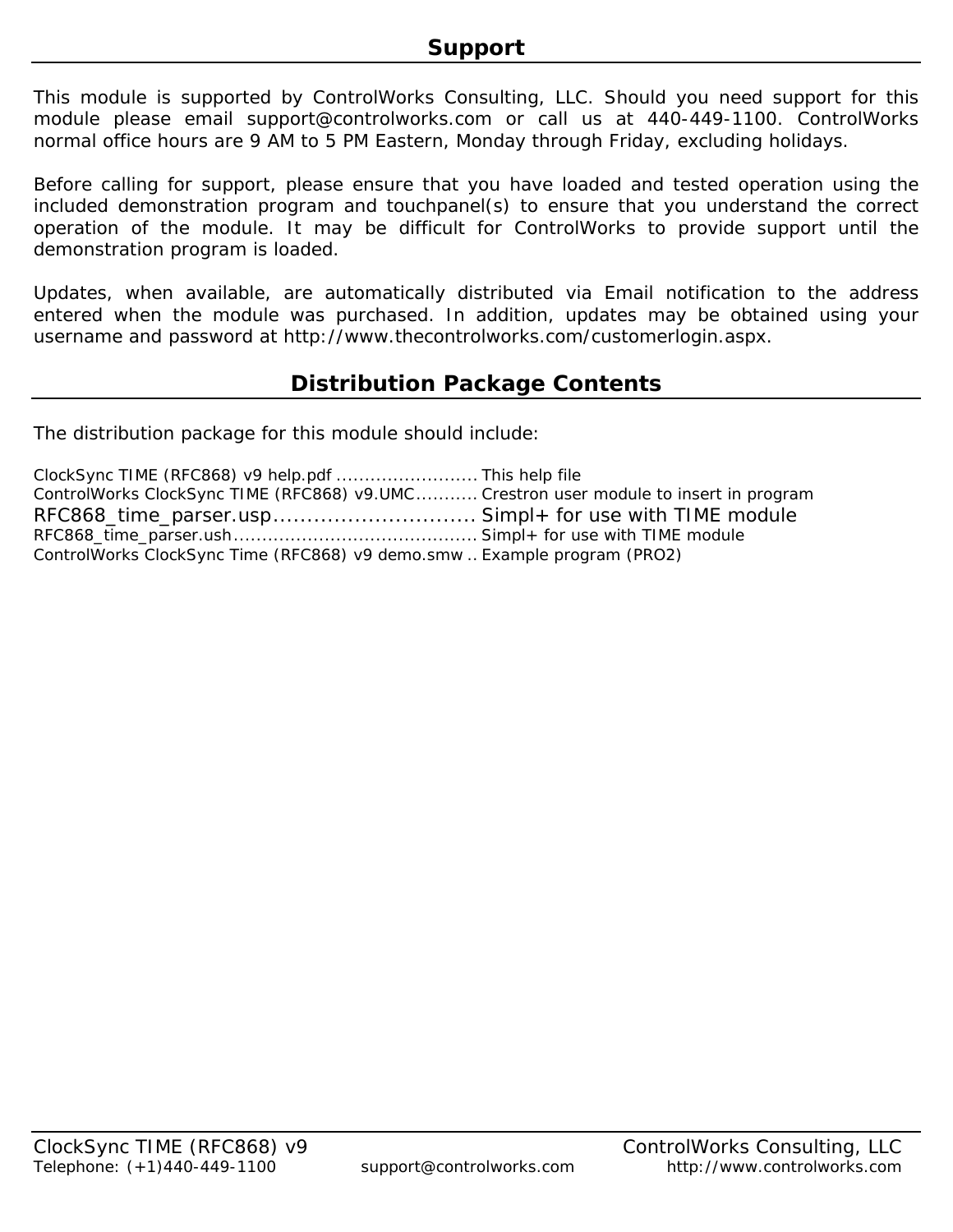V9 lincoln@controlworks.com 2006.04.05

Corrected additional Daylight Saving Time Issue (in TIME and SNTP modules only; no change to DAYTIME module)

- lincoln@controlworks.com 2006.01.31 Implemented revised Test DNS Logic
- V8 lincoln@controlworks.com 2005.11.02 Corrected Daylight Saving Time issue
- V7 lincoln@controlworks.com 2005.10.11 Initial Release of the TIME Version.